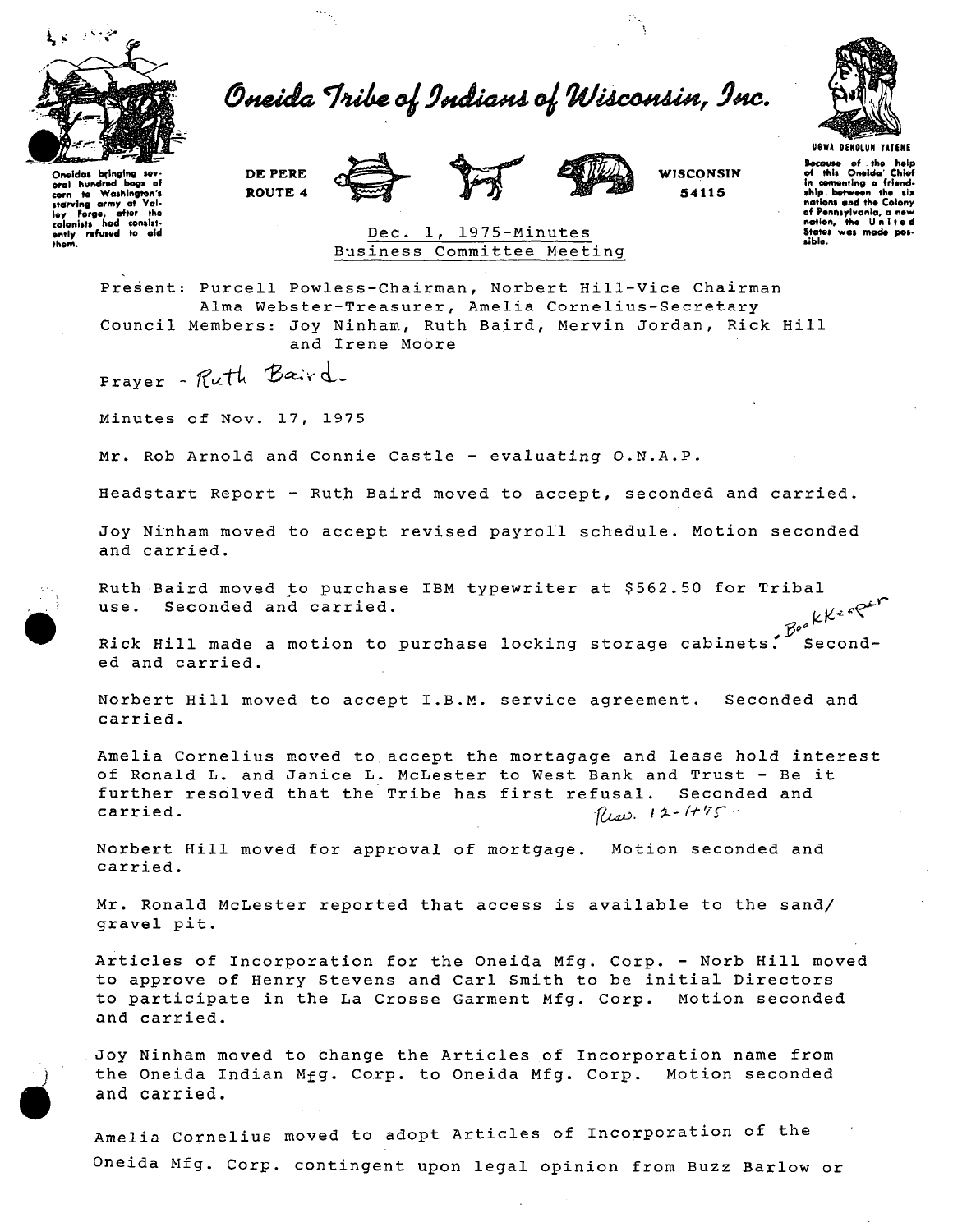

Oneid: Tribe of Indians of Wisconsin, Inc.



Oneldas bilinging sev-Oneidas bijnging sev-<br>eral hundred bogs of<br>corn to Washington's<br>starving army at Val-<br>ley Forge, after the<br>colonist for distance on the ends<br>enly refused to ald<br>them. DE PERE ROUTE 4





WISCONER 54116

Because of the nailpot the nailpot this Onelia Chief<br>in comenting a friend-<br>ship between the six nations and the Colony of Pennsylvania, a new States was made sible.

B.I.A. or Kent Tupper. Seconded and carried.

Suggestion by GLTIC Planners that Management Agreement should read to train Oneida Tribal members.

-2

S.B.A. - Carl Schmidt posed problems in regard to Standing Stone Corp.

Joy Ninham moved to accept Pulaski's Home School Coordinators report  $\mathcal{A}$ Betty Dennison. Motion seconded and carried.

Employment Assistance report by Evelyn Smith - Ruth moved to accept, seconded and carried.

Library Report - Barbara Denny - Ruth moved to accept report. Seconded and carried.

Civic Center Manager, Sonny King requests to sell beer at the Civic Center for a Dart Ball Tournament. Norbert Hill moved for roll call Wote to comply with Sonny Kings request. Motion seconded and carried. Ruth Baird-yes, Joy Ninham-No, Irene Moore-No, Mervin Jordan-Yes, Alma Webster-yes, Rick Hill-yes, Amelia Cornelius-yes, Norb Hill-yes. 6 for and 2 opposed.

Art Baazaar Dec. 6, 1975 Saturday. Dec. 27, 1975. Boxing

Health Coordinators report - Audrey Doxtator - Rick Hill moved to accept request for adult and baby manikin for C.P.R. purposes for the Health Center - Seconded and carried. Norb Hill moved to accept Health Center Report - Seconded and carried.

Read letter from Margaret Doxtator in regards to vacation pay. It was suggested that a letter be written to Margaret Doxtator stating days  $off.-\rho c.$  Comm.

Norbert Hill moved to approve O.N.A.P. budget - Seconded and carried.

Personnel Selection Committee Report - Larry Cornelius was selected for the Freedom Tutor Counselor and Judy Cornelius was selected as the Librarian Assistant. Joy moved to approve - Seconded and carried.

A motion was made to contact other person on the Personnel Selection Committee, Joy Ninham moved to notify him that his services are no longer required. Motion seconded and carried.

Contact Fr. Keifer, Mr. Bolin and Peter Grossel.  $l.5.$